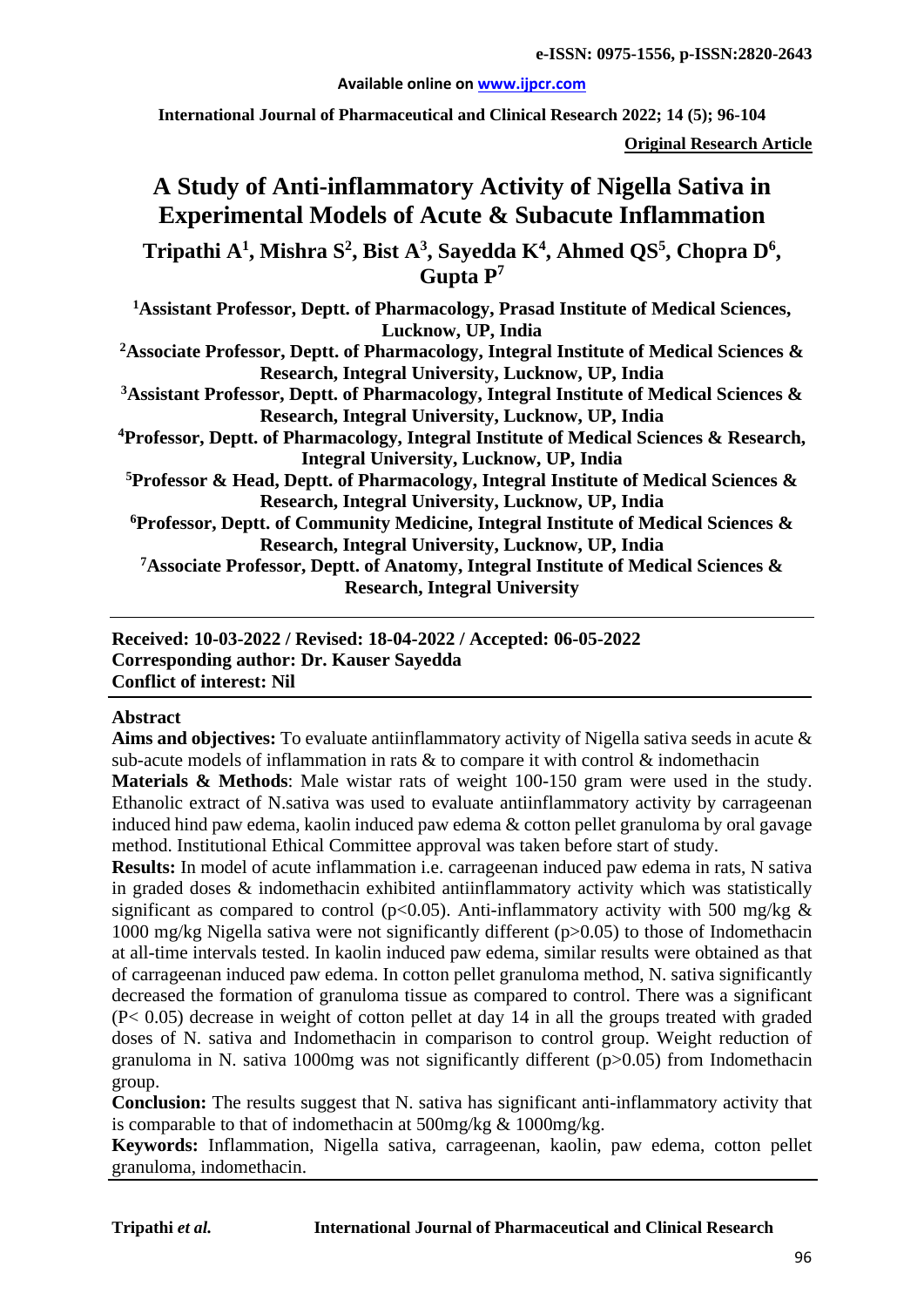### **Introduction**

Inflammation is an essential immune response that enables survival during infection or injury and maintains tissue homeostasis under a variety of noxious conditions[1,3]. Acute inflammatory responses, cellular and molecular events and interactions efficiently minimize impending injury or infection. This mitigation process contributes to restoration of tissue homeostasis & resolution of the acute inflammation. However, uncontrolled acute inflammation may become chronic, contributing to variety of chronic inflammatory diseases[2]. Several studies have demonstrated that inflammatory response represents the "common soil" of the multifactorial diseases, encompassing both chronic inflammatory rheumatic disorders and a wide variety of conditions including type 2 diabetes, cardiovascular and neurodegenerative diseases, obesity, cancer, asthma, and ageing[3]. Three main pathways, NF-kB, MAPK, and JAK-STAT, play major roles in inflammation, and dysregulation of one or more of these pathways may lead to inflammation – associated disease[4-6].

Presently, non-steroidal anti-inflammatory drugs (NSAIDs) & steroidal inflammatory drugs are used to suppress inflammation but long term use of these drugs in chronic inflammation is associated with various side effects & toxicities[7]. Among several medicinal plants, Nigella sativa ((Ranunculaceae) has been considered one of the most treasured nutrient-rich herb in history around the world and numerous scientific studies are in progress to validate the traditionally claimed uses of small seed of this species[8,9]. These traditional uses of *N. sativa* seeds are largely attributed to their wide array of medicinal properties, including antioxidant, anti-inflammatory, immunomodulatory, anticancer, neuroprotective, antimicrobial, antihypertensive, cardioprotective, antidiabetic, gastroprotective, and nephroprotective and hepatoprotective properties[10]. Mechanism by which N.sativa shows its anti-inflammatory action has been explored, they are reported to inhibit eicosanoids generation & lipid peroxidation[11].

### **Material and method**

#### **Study design:** Experimental study

**Sample size:** 30 Male Wistar rats (weighing 100-150gm) were obtained from CDRI (The Central Drug Research Institute) were used. The animals were housed in polycarbonate cages in a room with a 12h day – night cycle, temperature of  $22^{\circ}$  c  $\pm$  2°c and humidity of 45%–64%. Animals were fed with a standard pellet diet (Hindustan Lever Ltd, Mumbai, India) and water ad libitum. The study was conducted after approval from Institutional Animal Ethical Committee which is, in turn , approved by Committee for the Purpose of Control and supervision of experiments on Animals ( CPCSEA), New Delhi.

**Study Place:** This experimental study was done in research laboratory of Deptt. of Pharmacology of a premier Institute of Uttar Pradesh (U.P.), INDIA.

### **Drugs and chemicals**

Indomethacin: Jagsonpal Pharma; Carrageenan: Loba Chemie, Kaolin : Thomas Baker

### Sterilized Cotton: Doctor's

## **Plants**

*Nigella sativa* seeds were procured from IITC Organic India Pvt. Ltd.-Lucknow, Uttar Pradesh, INDIA. and authenticated

This is an Open Access article that uses a fund-ing model which does not charge readers or their institutions for access and distributed under the terms of the Creative Commons Attribution License (http://creativecommons.org/licenses/by/4.0) and the Budapest Open Access Initiative (http://www.budapestopenaccessinitiative.org/read), which permit unrestricted use, distribution, and reproduction in any medium, provided original work is properly credited.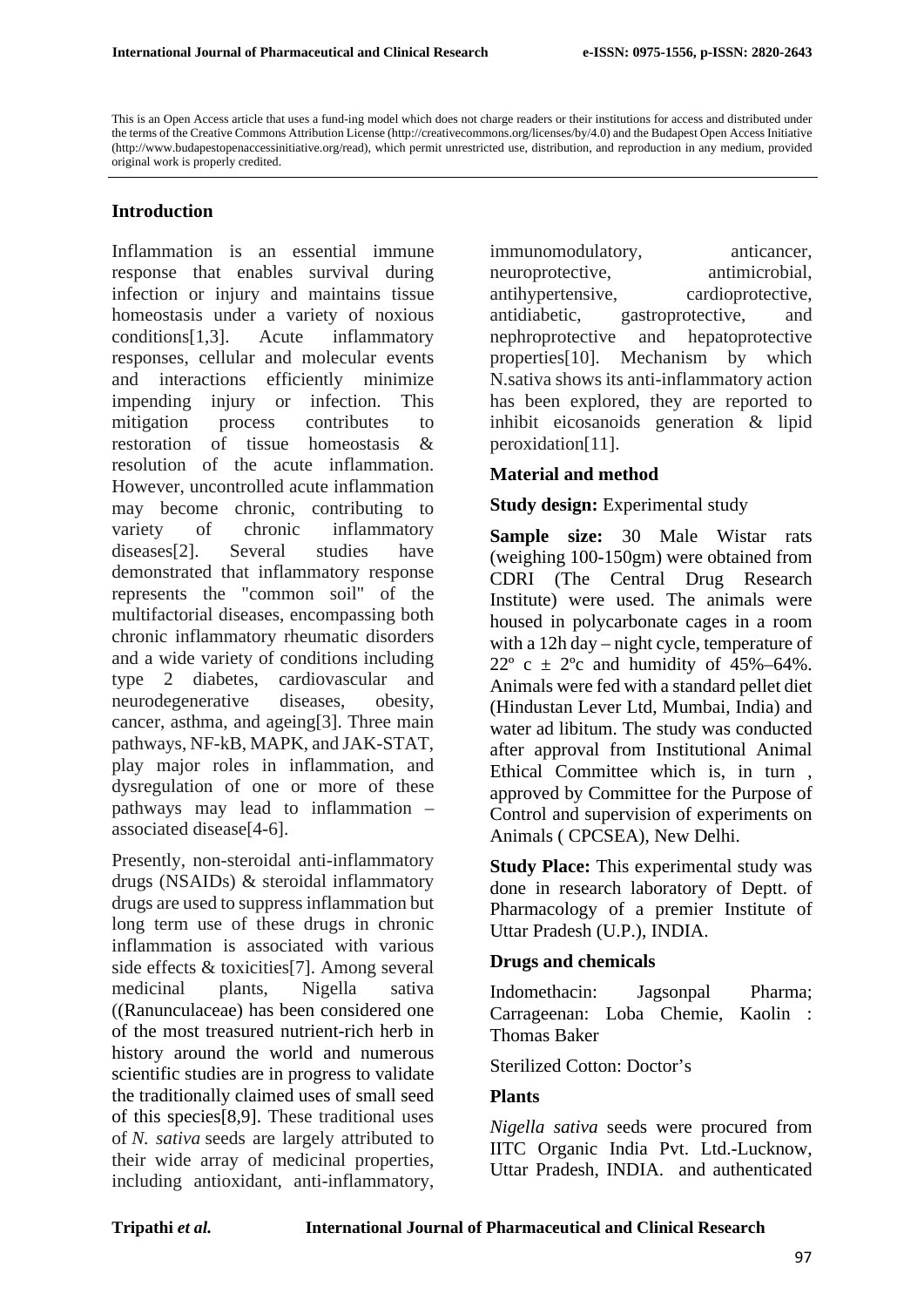by a botanist at NBRI, Lucknow. Seeds of *Nigella sativa* were thoroughly washed in distilled water to remove impurities and dried in shade. The seeds were grounded to powder with the help of mortar and pestle, 150 g of powder was soaked in 250 ml of 99% ethanol (analytical grade) in a closed container at room temperature for 7 days with periodic stirring with a sterile glass rod. After 7 days it was filtered with the help of Whatman's filter paper no.1 and the filtrate transferred in a petri dish and left in shade for 3 days to allow evaporation of ethanol. The extract so obtained was greenish black in colour and had a typical smell which was different to that of *Nigella sativa* it was then weighed in electronic weighing balance and was 50 g in weight. Equal amount of distilled water that is 50 ml had been added as vehicle. The extract was transferred in aliquots of 1ml each and was stored at  $4^0C$  for further use.

## **Methods**

## **Animals are divided into following groups:**

- 1. Control group: Distilled water
- 2. Standard group: Indomethacin group
- 3. Test group (N. sativa)- 3 groups of different doses

## **Carrageenan-induced hind paw edema in rats[12]**

This experiment was carried out for evaluation of the inhibitory effects of antiinflammatory drugs on the edema formation induced by carrageenan.

The animals were divided randomly in five groups of six animals each.

Group 1: Control were given Distilled water orally 30 minutes before carrageenan injection

Group 2: Test group were given *Nigella Sativa* (250mg/kg) orally 30 minutes before carrageenan injection

Group 3: Test group were given *Nigella Sativa* (500mg/kg) orally 30 minutes before carrageenan injection

Group 4: Test group were given *Nigella Sativa* (1000mg/kg) orally 30 minutes before carrageenan injection

Group 5: Standard group were given Indomethacin (15mg/kg) orally 30 minutes before carrageenan injection.

Dose of indomethacin extrapolated from human dose (50mg tds) to rats.

Carrageenan was prepared as 1% solution in sterile normal saline solution (NSS). The animal was then restrained in a plastic cage and its right hind paw was sterilized with 70% ethanol.0.05 ml of 1% carrageenan solution was injected subplantarly to the right hind paw by using a sterile syringe with 26 guage needle. The determination of paw volume was done by the mercury displacement method by using plethysmometer. The reading of each paw volume was made three times in order to get more precise result.

Results were expressed as percentage of inhibition of edema, calculated according to the formula,

**Percent Inhibition =**  $[(V_t-V_0)_{\text{control}} - (V_t-V_0)_{\text{treated}}]/(V_t-V_0)_{\text{control}} \times 100$ **.** V<sub>0</sub>—initial volume, V<sub>t</sub>- volume after certain time of carrageenan injection

An increased volume of the paw was determined 0, 15, 30, 60, 120, 180, 240, 300 minutes and after carrageenan injection and compared with the normal paw volume which was determined prior to carrageenan injection.

## **Kaolin-induced hind paw edema in rats[13]**

0.10 ml of 10% kaolin suspension was injected sub plantarly into the right hind paw by using a sterile syringe with 26 gauge needle. The paw volume was plethysmometrically determined prior to and at fixed time intervals of 0, 2, 4, 8, 12, 24, 48 hours after kaolin injection. The animals were divided randomly in five groups of six animals each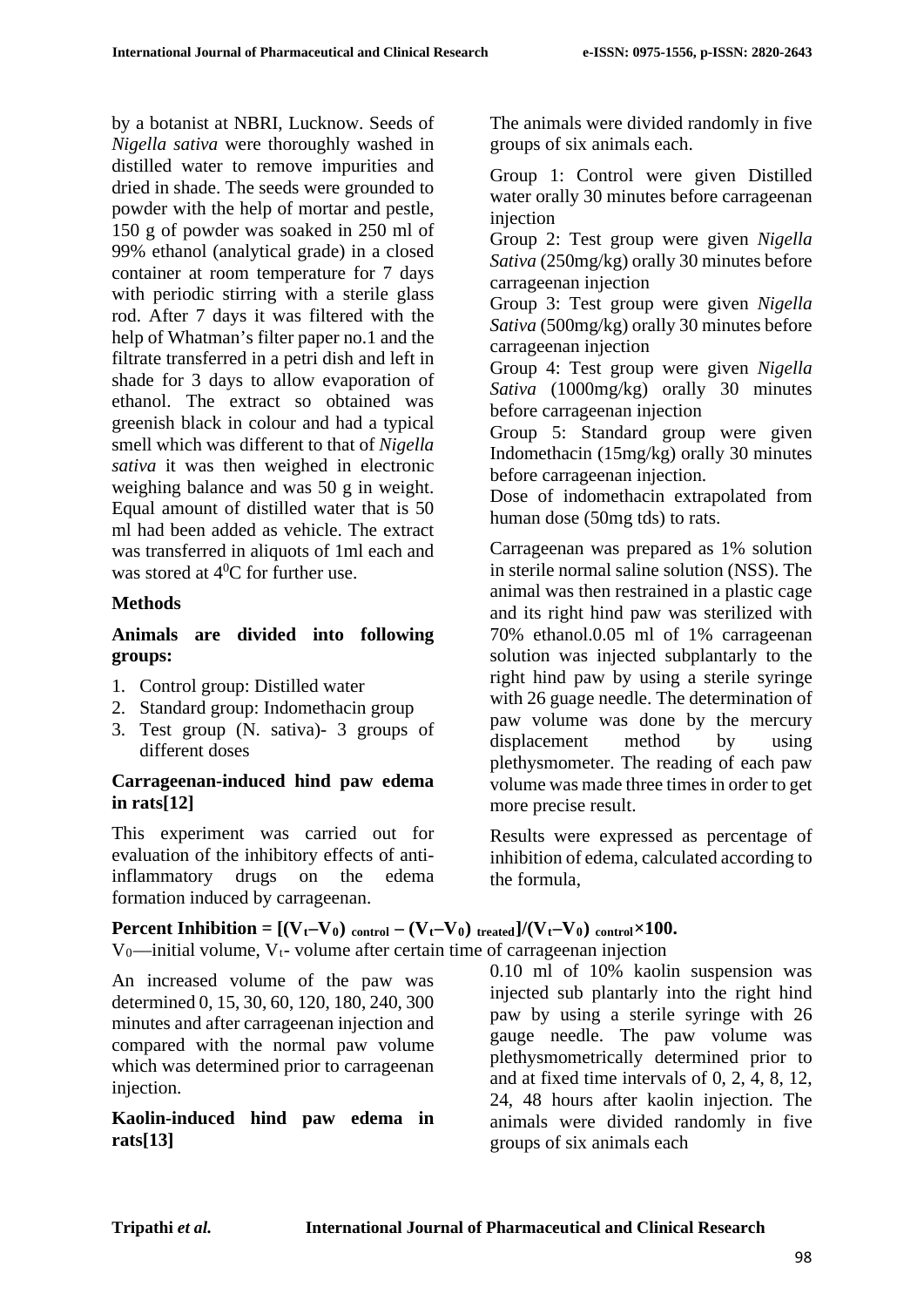Group 1: Control were given Distilled water orally 30 minutes before kaolin injection.

Group 2: Test group were given *Nigella Sativa* (250mg/kg) orally 30 minutes before kaolin injection.

Group 3: Test group were given *Nigella Sativa* (500mg/kg) orally 30 minutes before kaolin injection.

**Percent Inhibition =**  $[(V_t-V_0)_{control} - (V_t-V_0)_{treated}]/(V_t-V_0)_{control} \times 100$ Dose of indomethacin extrapolated from human dose (50mg tds) to rats*.*

## **Cotton pellet induced granuloma formation in rats[14]:**

This model is adopted to be a measure of the ability of the drug to interfere with the proliferative components of inflammatory process. Absorbent cotton wool was cut into small pieces, weighing  $20 \pm 1$  mg and made up to pellets. The cotton pellets were dried and sterilized in a hot air oven at 1200 Cfor 2 hrs. Animals were anesthetized with ether and sterile cotton pellet was

Group 4: Test group were given *Nigella Sativa* (1000mg/kg) orally 30 minutes before kaolin injection.

Group 5: Positive control group were given Indomethacin (15mg/kg) orally 30 minutes before kaolin injection.

Results were expressed as percentage of inhibition of edema, calculated according to the formula,

implanted subcutaneously and placed in scapular region. After closing the wound with suture, the animals were allowed to recover. Indomethacin and Nigella sativa or control vehicle were administered orally in once a daily doses regimen throughout the experimental period (14 days). On the last day of experiment the implanted pellet was dissected out and carefully removed from the surrounding tissues. After drying overnight at  $70^0$ C, each granuloma pellets were weighed and the granuloma formation as well as granuloma inhibition of the tested agent were calculated:

## $GF (mg/mg cotton) =$

$$
g/mg \cot \theta = \frac{W_{14} - W_0}{W_0}
$$

 **GF of control group – GF of tested group**

## **% G I =**

## **GF of control group**

 $W_{14}$  = mg dry weight of granuloma pellet at 14<sup>th</sup> day  $W_0$  = mg dry weight of cotton pellet determined before implantation **GF =** granuloma formation **GI =** granuloma inhibition

## **Results**

After administration of carrageenan in right paw there was a progressive increase in paw volume at 0, 15, 30, 60, 120, 180, 240, 300 minutes (Table 1). The Mean value of displacement of Hg (ml) in *Nigella sativa* (250mg/kg) group at same time interval, shows that there was an increase in displacement values till 30 minutes and decrease thereafter. The values are significantly ( $p < 0.05$ ) different from control and Indomethacin group at 180, 240, 300 minutes. (Table 1)

The Mean value of displacement of Hg (ml) in *Nigella sativa* (500mg/kg) group exhibits an increase in displacement values till 30 minutes and decrease thereafter. The values are significantly ( $p < 0.05$ ) different from control group at 120,180, 240, 300 minutes. The Mean value of displacement of Hg (ml) in *Nigella sativa* (1000mg/kg) concludes similar results.(Table 1)

The Mean value of displacement of Hg (ml) in Indomethacin (15mg/kg) group reveals similar pattern of increase in displacements. The values are significantly ( $p < 0.05$ ) different from control group at 30, 60,120,180, 240, 300 minutes. Results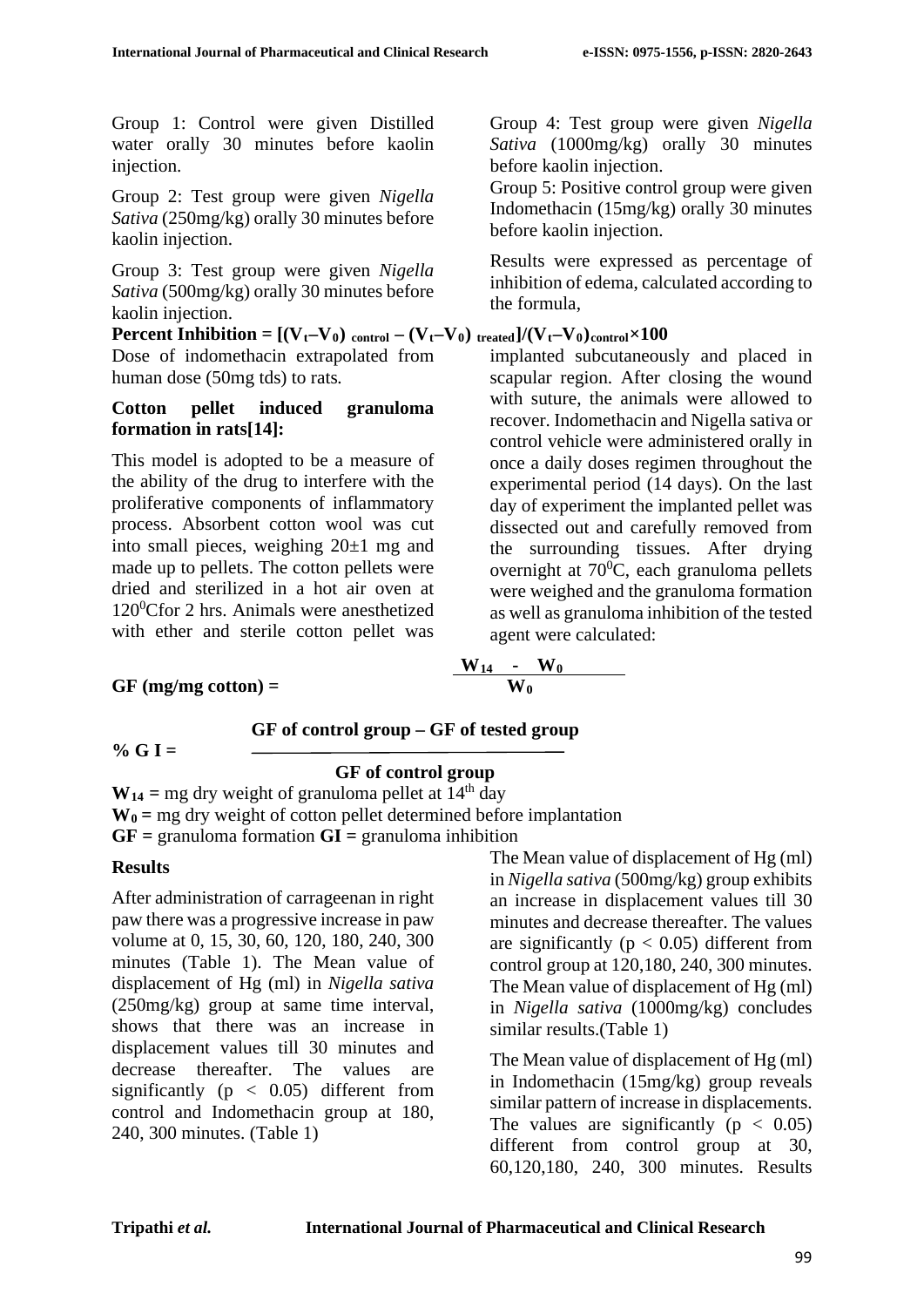show that Indomethacin starts its action in <30 minutes as compared to *Nigella sativa*. Values of displacement with 500 mg/kg, 1000 mg/kg Nigella sativa were similar (p>0.05) to those of Indomethacin at alltime intervals tested. (Table1)

| Table 1: Effect of Nigella sativa ethanolic extract on Carrageenan Induced Paw Edema |  |
|--------------------------------------------------------------------------------------|--|
| in Rats. Values indicate displacement of $Hg$ (ml) (Mean $\pm SD$ )                  |  |

| Time         | $\overline{0}$ | 15           | 30            | 60            | 120           | 180           | 240           | 300           |
|--------------|----------------|--------------|---------------|---------------|---------------|---------------|---------------|---------------|
| (mins.)      |                |              |               |               |               |               |               |               |
| Control      | $1.92 \pm 0$   | $2.13 \pm 0$ | $2.5 \pm 0.2$ | $2.6 \pm 0.1$ | $2.85 \pm 0.$ | $2.93 \pm 0.$ | $2.9 \pm 0.1$ | $2.9 + 0.1$   |
|              | .08            | .16          | $1^{\#}$      | $3^{\#}$      | $22^{#}$      | $20^{#}$      | $1^{\#}$      | $1^{\#}$      |
| N. sativa    | $2.03 \pm 0$   | $2.18 + 0$   | $2.48 \pm 0.$ | $2.45 \pm 0.$ | $2.43 \pm 0.$ | $2.5 \pm 0.1$ | $2.37 \pm 0.$ | $2.37+0.$     |
| (250)        | .15            | .13          | 27            | 27            | 29            | $7^{#,*}$     | $15^{#,*}$    | $15^{#,*}$    |
| mg/Kg)       |                |              |               |               |               |               |               |               |
| N. sativa    | $1.95 \pm 0$   | $1.93 \pm 0$ | $2.17+0.$     | $2.2 \pm 0.2$ | $2.1 \pm 0.1$ | $2.08 \pm 0.$ | $2.05 \pm 0.$ | $2.05 \pm 0.$ |
| (500)        | .11            | .09          | 24            | 3             | $\ast$        | $07*$         | $08^*$        | $08*$         |
| mg/kg)       |                |              |               |               |               |               |               |               |
| N. sativa    | $2 \pm 0.15$   | $2.03 \pm 0$ | $2.12 \pm 0.$ | $2.18+0.$     | $2.07 \pm 0.$ | $2.08 \pm 0.$ | $2.08 \pm 0.$ | $2.08 \pm 0.$ |
| (1000)       |                | .12          | 17            | 24            | $11^*$        | $09*$         | $09*$         | $09*$         |
| mg/kg)       |                |              |               |               |               |               |               |               |
| Indometh     | $2+0.12$       | $2.1 \pm 0.$ | $2.12 \pm 0.$ | $2.07 \pm 0.$ | $2.03 \pm 0.$ | $2.03 \pm 0.$ | $2.03 \pm 0.$ | $2.03 \pm 0.$ |
| acin         |                | 15           | $15^*$        | $09*$         | $07^*$        | $07*$         | $07*$         | $07*$         |
| <b>ANOVA</b> |                |              |               |               |               |               |               |               |
| F            | 0.735          | 2.770        | 4.721         | 6.178         | 22.352        | 50.968        | 70.359        | 70.359        |
| $\mathbf{P}$ | 0.577          | 0.049        | 0.006         | 0.001         | 0.000         | 0.000         | 0.000         | 0.000         |

\* P < 0.05 in comparison to control;  $\#$  P < 0.05 in comparison to Indomethacin

After administration of kaolin in right paw, a progressive increase in paw volume has been seen at 0, 2, 4, 8, 12, 24, 48 hrs. (Table 2). The mean value of displacement of Hg (ml) in *Nigella sativa* (250mg/kg) group at same time interval shows that there was an increase in displacement values till 24 hours and decrease thereafter. The values are significantly ( $p < 0.05$ ) different from control group at 48 hrs. (Table 2). The mean value of displacement of Hg (ml) in *Nigella sativa* (500mg/kg) group indicates an increase in displacement values till 8 hours and decrease thereafter. The values are significantly ( $p < 0.05$ ) different from control group at 24 & 48 hrs. (Table 2)

The mean value of displacement of Hg (ml) in *Nigella sativa* (1000mg/kg) group exhibits an increase in displacement values till 2 hours and decrease thereafter. The values are significantly ( $p < 0.05$ ) different from control group at 12, 24, 48 hrs. (Table 2)

The mean value of displacement of Hg (ml) in Indomethacin (15mg/kg) group were at 0, 2, 4, 8, 12, 24, 48 hrs. shows that there was an increase in displacement values till 8 hrs. and decrease thereafter. The values are significantly ( $p < 0.05$ ) different from control group at 12, 24, 48 hrs. (Table 2)

Values of displacement with 500 mg/kg, 1000 mg/kg *Nigella sativa* were similar (p>0.05) to those of Indomethacin at alltime intervals tested. ((Table 2).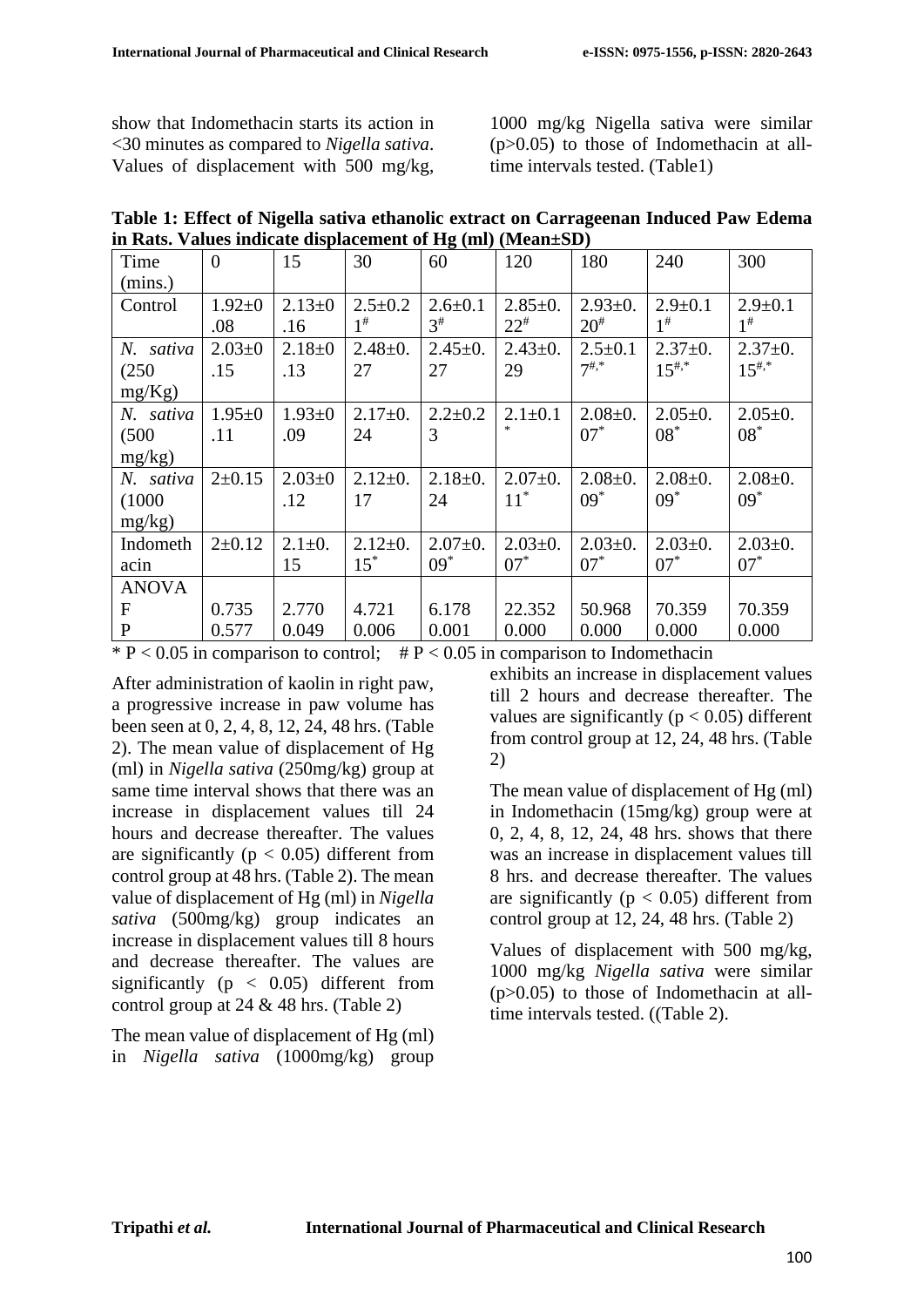| Time (in hrs.)         | $\overline{0}$ | $\overline{2}$ | $\overline{4}$ | 8             | 12            | 24            | 48             |
|------------------------|----------------|----------------|----------------|---------------|---------------|---------------|----------------|
| Control                | $1.78 + 0.$    | $1.98 + 0.$    | $2.12 \pm 0.$  | $2.3 \pm 0.3$ | $2.55 \pm 0.$ | $2.77+0.$     | $2.87 \pm 0.2$ |
|                        | 23             | 25             | 27             |               | $25^{\#}$     | $23^{\#}$     | $1^{#,*}$      |
| N.<br>(250)<br>sativa  | $1.88 + 0.$    | $2.03 \pm 0.$  | $2.2 \pm 0.3$  | $2.2 \pm 0.4$ | $2.27 \pm 0.$ | $2.28 \pm 0.$ | $2.27 \pm 0.2$ |
| mg/kg)                 | 24             | 08             | 3              |               | 37            | 27            | $7^*$          |
| (500)<br>N.<br>sativa  | $1.92 \pm 0.$  | $2.1 \pm 0.1$  | $2.13 \pm 0.$  | $2.18 \pm 0.$ | $2.13 \pm 0.$ | $2.1 \pm 0.1$ | $2.1 \pm 0.13$ |
| mg/kg)                 | 24             |                | 20             | 22            | 25            | $3^*$         |                |
| (1000)<br>N.<br>sativa | $1.97 \pm 0.$  | $2.21 \pm 0.$  | $2.17+0.$      | $2.17+0.$     | $2.08 \pm 0.$ | $2.05 \pm 0.$ | $2.03 \pm 0.0$ |
| $mg/kg$ )              | 08             | 27             | 10             | 10            | $10^*$        | $08*$         | $5^*$          |
| Indomethacin(15        | $1.98 + 0.$    | $2.02 \pm 0.$  | $2.02 \pm 0.$  | $2.05 \pm 0.$ | $2.02 \pm 0.$ | $1.98 + 0.$   | $2.02 \pm 0.1$ |
| mg/kg)                 | 10             | 04             | 04             | 15            | $13*$         | $10^*$        | $2^*$          |
| <b>ANOVA</b>           |                |                |                |               |               |               |                |
| F                      | 1.025          | 1.643          | 0.599          | 0.713         | 4.580         | 18.670        | 25.267         |
| P                      | 0.414          | 0.195          | 0.667          | 0.591         | 0.007         | 0.000         | 0.000          |

**Table 2: Effect of Nigella sativa ethanolic extract on Kaolin Induced Paw Edema in Rats values indicate displacement of Hg (ml) (Mean±SD)**

 $* P < 0.05$  in comparison to control; # P  $< 0.05$  in comparison to Indomethacin

Mean weight of cotton Pellet in control group was  $5.13\pm0.63$  mg at day 0 and  $67.45\pm16.33$  mg at day 14. There was a significant (P< 0.05) decrease in weight of cotton Pellet at day 14 in all the groups treated with graded doses of *Nigella Sativa* and Indomethacin in comparison to control group.(Table 3)

*Nigella Sativa* in lower doses (250mg/kg, 500mg/kg) decreased the weight of cotton pellet which was significantly different from Indomethacin group. Weight reduction in *Nigella sativa* 1000mg was

similar (p>0.05) to Indomethacin group.(Table 3)

The percentage change in dry weight of granuloma was highest in control group (1257.03±462.97) followed by Nigella sativa group and lowest in Indomethacin group. The percentage change was significantly lower than control group in all Nigella sativa groups and Indomethacin group. Percentage change in dry weight of granuloma with 1000mg/kg Nigella sativa was comparable to Indomethacin group (p>0.05) (Table 3)

| Table 3: Effect of Nigella sativa ethanolic extract on Cotton Pellet Induced Granuloma |
|----------------------------------------------------------------------------------------|
| Formation in Rats values indicate weight of Cotton Pellet in granuloma formation in    |
| $\mathbf{m}$ (Moss $(\mathbf{M})$                                                      |

| rais (Mean±SD)                    |                      |                                |                        |  |  |  |
|-----------------------------------|----------------------|--------------------------------|------------------------|--|--|--|
|                                   | Day $0 \text{ (mg)}$ | Day14 $(mg)$                   | Percentage change (%)  |  |  |  |
| Control                           | $5.13 \pm 0.63$      | $67.45 \pm 16.33^*$            | 1257.03±462.97#        |  |  |  |
| N. sativa $(250 \text{ mg/kg})$   | $5.02 \pm 0.13$      | $23.8 \pm 4.51$ <sup>*,#</sup> | $376.02 \pm 99.65$ *,* |  |  |  |
| N. sativa $(500 \text{ mg/kg})$   | $5.4 \pm 0.65$       | $17.21 \pm 3.8$ <sup>*#</sup>  | $223.57 \pm 85.78$ *,* |  |  |  |
| N. sativa $(1000 \text{ mg/kg})$  | $4.92 \pm 0.18$      | $9.87 \pm 1.45$                | 100.86±30.85*          |  |  |  |
| Indomethacin $(15 \text{ mg/kg})$ | $5 \pm 0.56$         | $9.82 \pm 1.33$ <sup>*</sup>   | 96.91±24.51*           |  |  |  |
| <b>ANOVA</b>                      |                      |                                |                        |  |  |  |
| F                                 | 0.901                | 57.022                         | 30.458                 |  |  |  |
| P                                 | 0.479                | 0.000                          | 0.000                  |  |  |  |
|                                   |                      |                                |                        |  |  |  |

 $* P < 0.05$  in comparison to control;  $\# P < 0.05$  in comparison to Indomethacin

**Discussion** After administration of 0.05 ml of 1% Carrageenan a significant increase in paw volume was seen in control group. After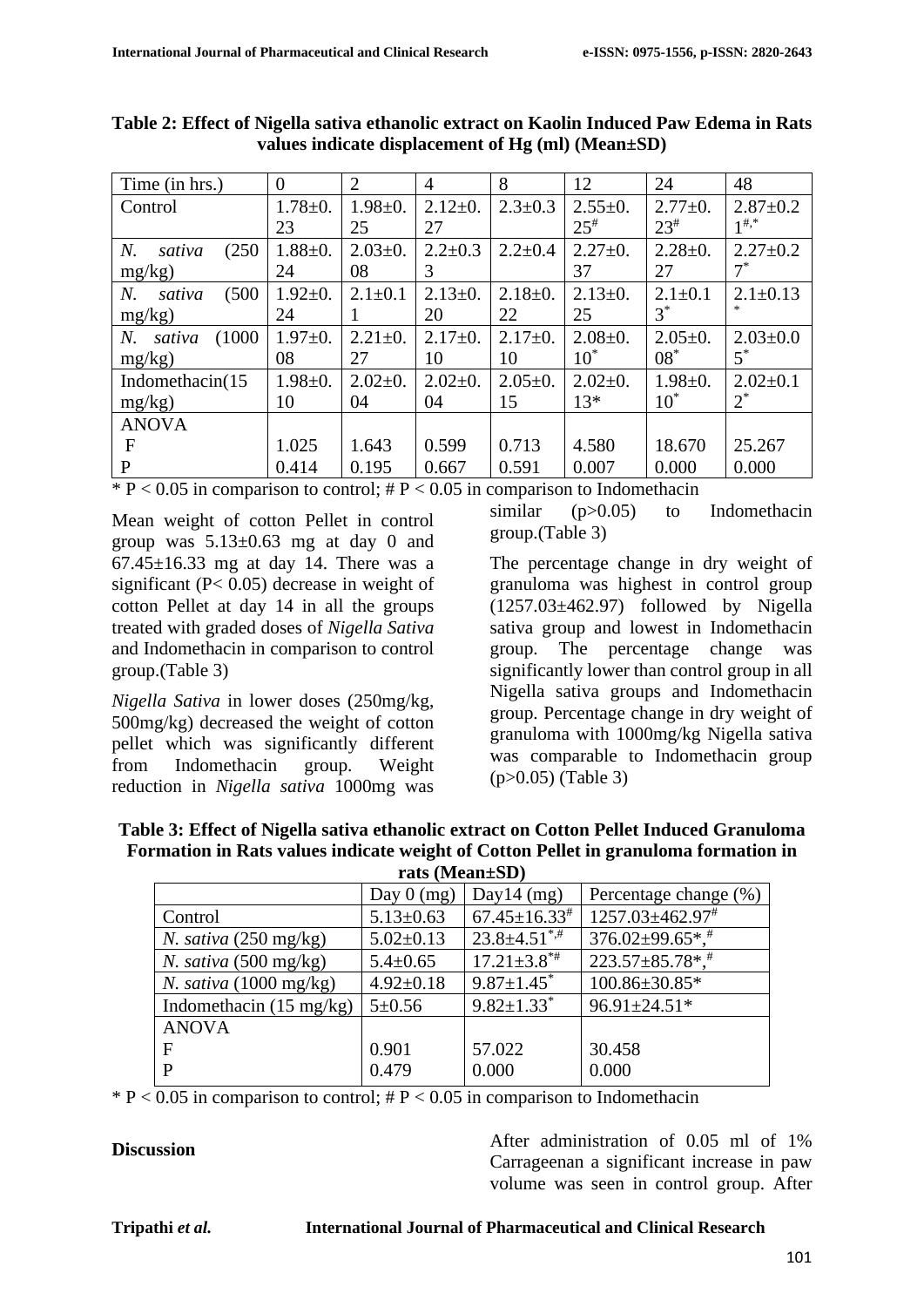administration of 0.10 ml of 10% Kaolin a significant increase in paw volume was seen in control group.

Administration of *Nigella sativa* ethanolic extract (250 mg/kg, 500 mg/kg, 1000 mg/kg) significantly ameliorated the increase in paw volume by carrageenan in dose dependent manner. These ameliorated values of paw volume were significantly (P < 0.05) different from control group. Our results are in conformity with those of Thabrew M et al., 2002[15] who reported that *Nigella sativa* ethanolic extract corrected changes in paw volume caused by injection of carrageenan in rat paw. Several studies have reported anti-inflammatory effect of different extract and ethanolic extract of *Nigella sativa* in carrageenan induced paw edema model. Pise HN & Padwal SL, 2017[16], also reported decrease in carageenan induced paw edema in rats by aqueous extract of N. sativa.

Ethanolic extract of N. sativa decreased kaolin induced rat paw edema in all doses as compared to control & its effects at 500mg/kg & at 1000mg/kg were similar to that of indomethacin. The results are in line with Kamal A, 2010[17].

We also tested anti-inflammatory activity in sub-acute inflammation by observing the reduction of weight of cotton pellet granuloma. The results showed significant decrease in weight of cotton pellet granuloma by N. sativa as compared to control. Reduction in granuloma formation was not statistically significantly different from that of indomethacin, standard antiinflammatory drug. Our results are in accordance with Mutabagani and El-Mahdy, 1997[18] who concluded that the volatile oil of N. sativa and thymoquinone injected i.p. exhibited a dose-dependent anti-inflammatory effect against carrageenan-induced rat hind paw edema and cotton seed pellet granuloma comparable to the reference drug indomethacin (3 mg/kg, i. p.). Pise HN and Padwal SL, 2017[16] also inferred similar results. The proposed mechanism by which N. sativa exhibits its anti-inflammatory activity is inhibition of eicosanoid generation & lipid peroxidation. TQ & fixed oil present acts as principle constituents. Inflammation is associated with recruitment of neutrophils, monocytes &/or macrophages. Macrophages release nitric oxide, proinflammatory cytokine, which may cause tissue damage. There are few studies which confirm inhibitory role of N. sativa on nitric oxide production by macrophages[19].

In recent years, ethnobotanical and traditional uses of natural compounds, especially of plant origin received much attention as they are well tested for their efficacy and generally believed to be safe for human use. They obviously deserve scrutiny more vigorously such as phytochemical investigation, biological evaluation on experimental animal models, toxicity studies and investigation of molecular mechanism of actions of isolated phytoconstituents

## **Conclusion:**

N. sativa (in all doses) possesses significant anti-inflammatory activity in carrageenan induced hind paw edema & kaolin induced paw edema, acute models of inflammation as compared to control. At high dose i.e., 1000mg/kg, its anti-inflammatory activity is comparable to that of indomethacin. Similarly, N. sativa exhibited antiinflammatory activity in sub-acute model of inflammation i.e. cotton pellet granuloma formation significantly as compared to control & at dose of 1000mg/kg its anti-inflammatory activity is comparable to that of indomethacin.

## **References:**

- 1. Medzhitov R. Inflammation 2010: new adventures of an old flame. Cell. 2010 Mar 19;140(6):771-6.
- 2. Zhou Y, Hong Y, Huang H. Triptolide Attenuates Inflammatory Response in Membranous Glomerulo-Nephritis Rat via Downregulation of NF-κB